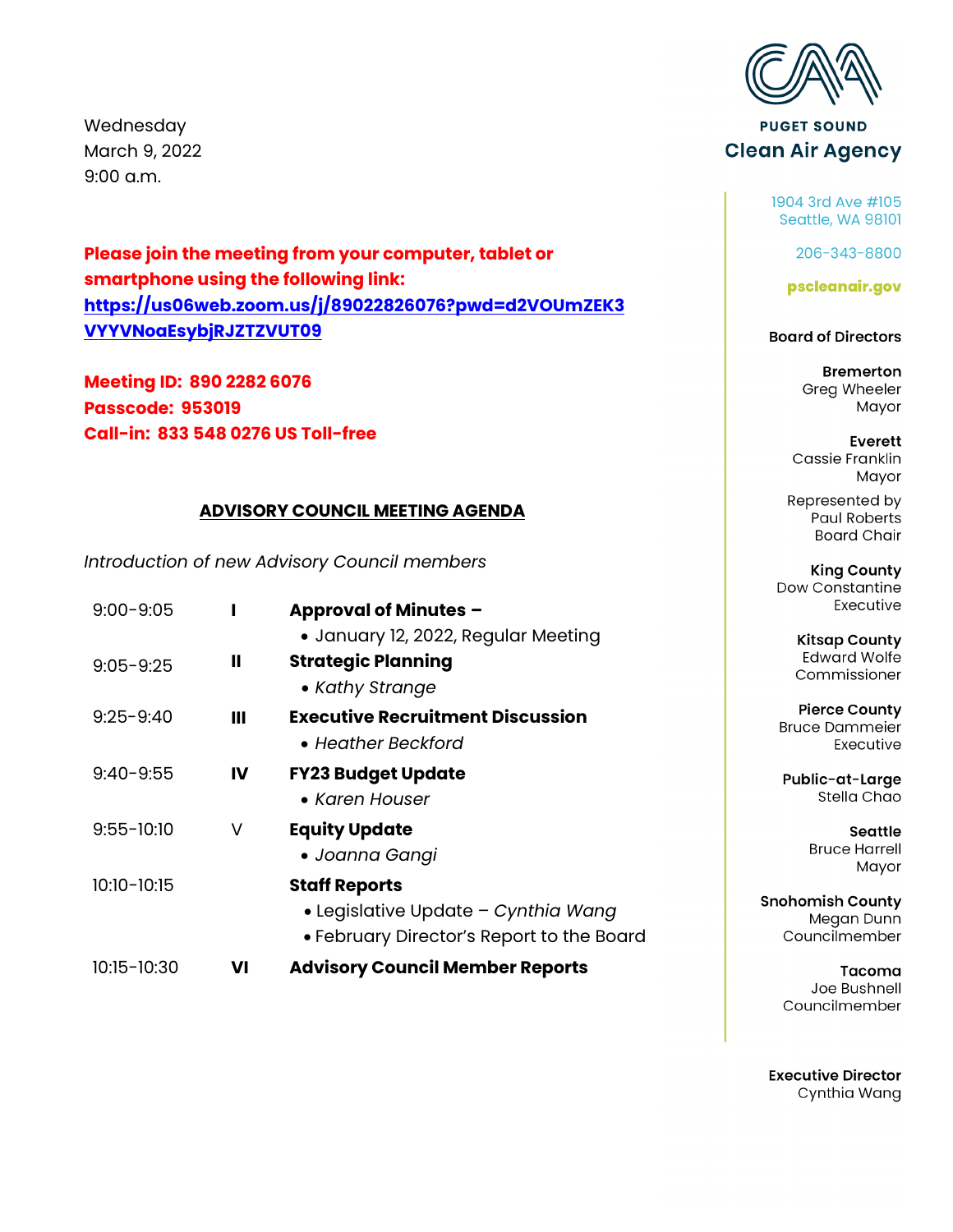### **PUGET SOUND CLEAN AIR AGENCY ADVISORY COUNCIL**

#### **REGULAR MEETING MINUTES**

January 12, 2022

1904 3rd Avenue, Suite 105 Seattle, WA 98101

Note: This was an online meeting via the Zoom platform and all Advisory Council members and staff were present by computer or phone.

Advisory Council Members Present:

Charles Adkins, representing Tribal Joe Deets, representing Kitsap County Suburban Cities Bill Franz, representing Snohomish County Suburban Cities Tim Gould, representing King County Public-at-Large Satwinder Kaur, representing King County Suburban Cities Jenna Leonard, representing Environment Paulina Lopez, Environmental Justice - Local Kristin Lynett, representing Pierce County Public-at-Large Kristin Marshall, representing Large Industry Kelly McGourty, representing Transportation Bonnie Meyer, representing Pierce County Suburban Cities Esther Min, representing Environmental Justice – Regional and State Steve Nicholas, representing Ports Suzy Oversvee, representing Snohomish County Public-at-Large Kathy Ross, representing Education Greg Tisdel, representing Small Business Keith Weir, representing Labor

Advisory Council Members Absent:

Ronn Griffin, representing Kitsap County Public-at-Large Debbie Hannig, representing Area Sources Darrell Rodgers, representing Health Yorik Stevens-Wajda, representing Planning

Cynthia Wang called the meeting to order at 9:04 a.m.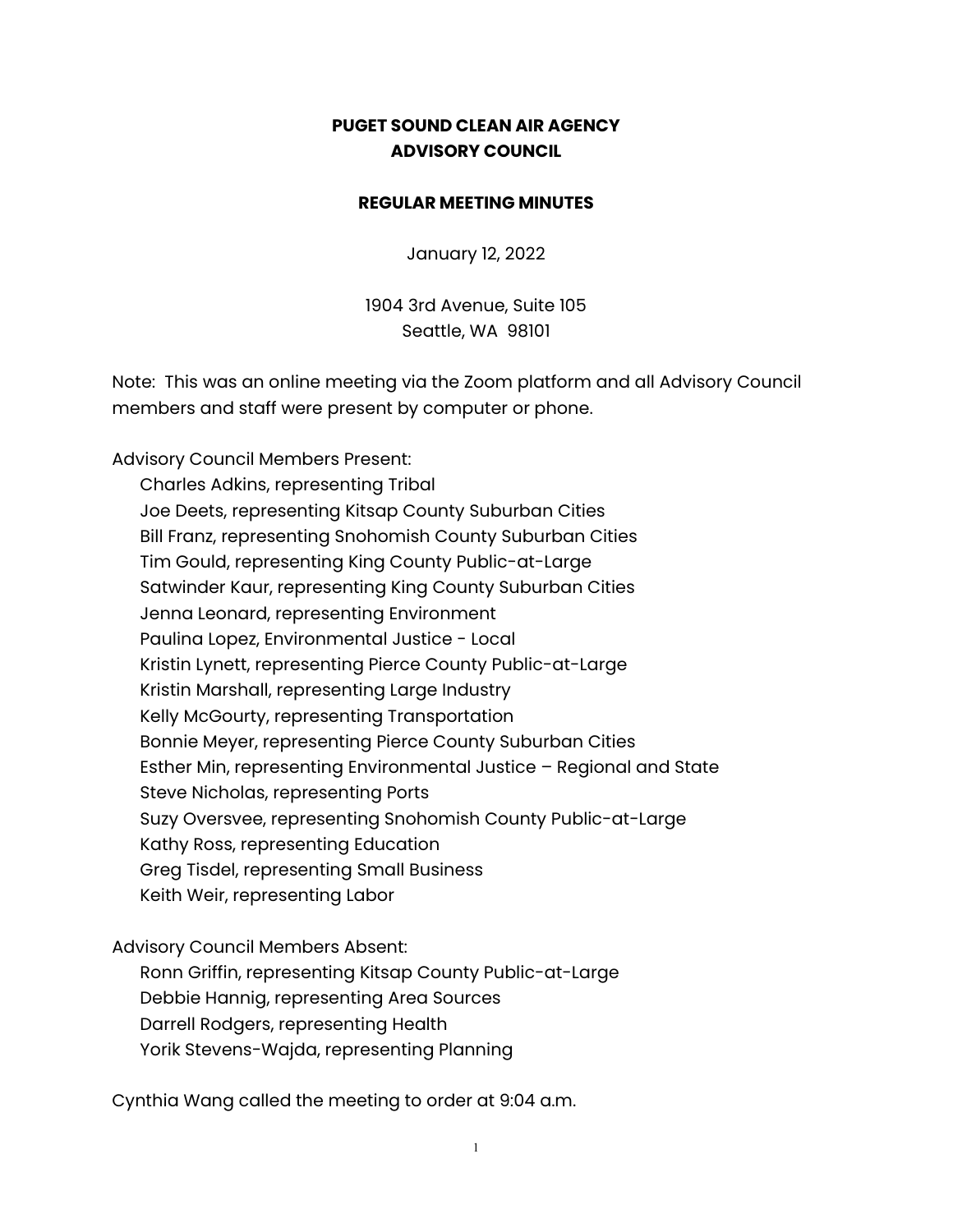Heather Beckford introduced Ms. Wang as the agency's new Interim Executive Director.

## **I. Approval of Minutes**

Ms. Wang asked if there were any Advisory Council comments regarding the minutes of the September 8, 2021, meeting. There were none.

Kelly McGourty made a motion that the minutes of the September 8, 2021, meeting be approved as presented to the Advisory Council. The motion was seconded and passed unanimously.

There was no Advisory Council discussion.

### **II. Strategic Planning**

Kathy Strange gave an update on the strategic planning process. She spoke about the opportunities and challenges identified at the November joint meeting between the Board and the Advisory Council.

Greg Tisdel asked whether health was included in the second bullet under opportunities (education on air quality and climate issues). He said the agency's health messaging was better understood by the public than air quality messaging.

Paulina Lopez said she agreed. She said people in a community may be willing to talk about their lived experience of asthma in their families but be less inclined to attend a meeting to talk about scientific air quality data. She said it goes with the agency's professed values of meeting communities where they are with respect to air quality.

Keith Weir said sometimes even people who have asthma don't understand the impact of wood burning on their health. He said with Covid people are even more health conscious now.

Ms. Lopez asked if there will be a measurable outcome for staff involvement in community engagement.

Ms. Strange said at the end of the process she expects to create an attachment or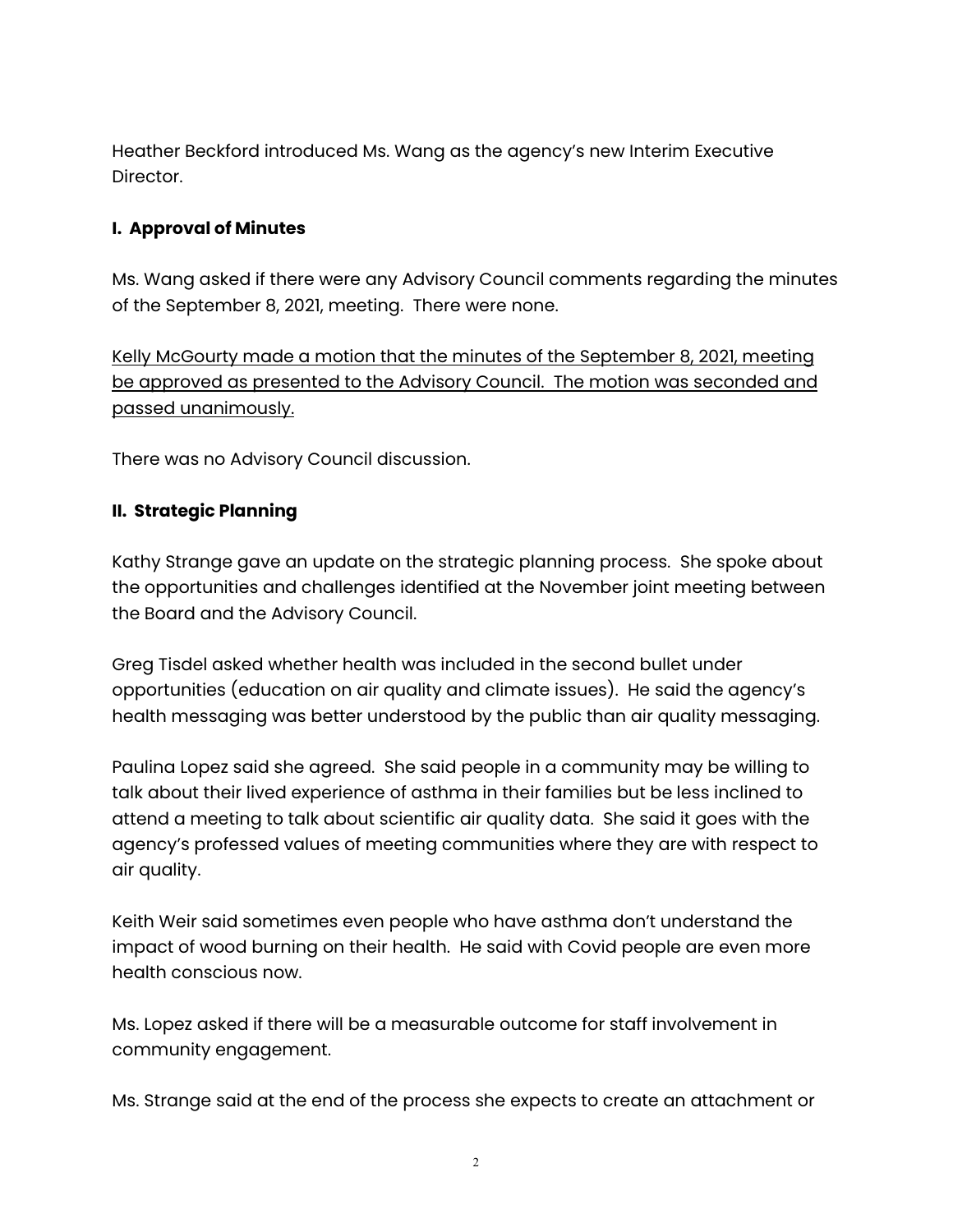appendix in the plan that answers who we reached, how we reached them, and what we learned.

Ms. Lopez said transparency with the screening criteria and centering equity is good, but what about adding accountability to the actions.

Ms. Strange said perhaps something like we are accountable to the process or to the communities or to both.

Esther Min recommended expanding the second bullet for transparency not just with screening criteria, but with all actions.

Bonnie Meyer said we should be resilient, ready to respond quickly to air quality issues whenever they occur.

Joe Deets asked if we give more emphasis to at risk areas with respect to air quality.

Ms. Strange said yes.

Bill Franz said in terms of relationship building we should include a lot of different ways to engage (online, in-person, Zoom, surveys, etc.)

Steve Nicholas said a key guiding principle should be something around collaboration, coordination, and integration. He said just recognizing how much is going on in this space in our region, for example, the Northwest Sea Port Alliance and clean air implementation plans, new climate action plans, the Duwamish Valley clean air program, etc., we really need to be mindful of coordinating and collaborating across all these various clean air and climate related strategies and plans and thinking about doing work together and not duplicating effort. He said that applies to everything from data gathering, to community engagement, to information sharing, to how we act.

Kristie Lynett said the guiding principle is that we will not make decisions until we've heard from the community. She said we just conducted an engagement process in Tacoma for our climate plan and we heard about values, priorities, and barriers from a lot of Tacomans. She said even though it is a lot more work for you and your consultants to piece together what the community tells us, and maybe the comments are not directly about the agency, all those comments from the Tacoma climate plan process and the northwest ports strategy are about the same topics,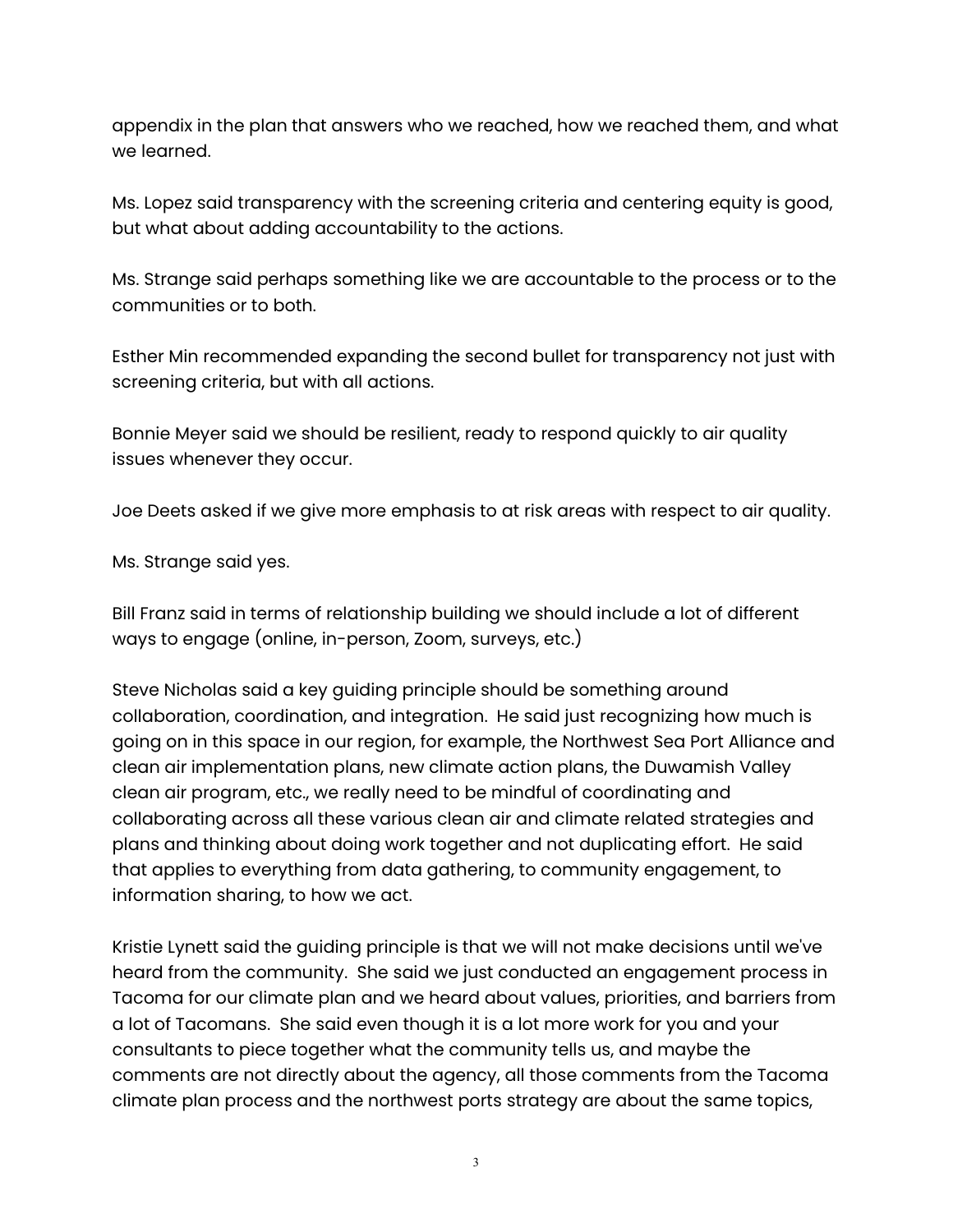values, and priorities that you are asking about with your strategic plan process. She cautioned about ignoring all of that, especially when the comments have been so recently shared. She said she also wanted to say a lot of equity implications really come down to the details. She asked is it centering equity when you only have a one sentence description of an action? She said you can't tell if you have centered equity until you really start developing an implementation plan for it.

Ms. Strange said the details will drive this and she understands it will be a challenge.

Greg Tisdel expressed concern that all parts of the community are engaged including the businesses.

Ms. Strange said community engagement is both for specific communities and also more broadly regulated communities (sources, small businesses), trade associations, chambers of commerce etc. when we say community, we mean everyone.

Ms. Lopez said when you talk about the benefits or impacts on the most burdened you need to clarify what they are the most burdened by, and what data you are using to quantify or determine that.

Ms. Strange said the metrics depend on the circumstances, for example, the tons of diesel or wood smoke reduced in a demographic.

Mr. Weir asked if impacted areas are based on the current census.

Ms. Strange said the CAT (community air tool) was used, which updates for the most recent census data.

Ms. Strange spoke about visioning for the next 5-7 years. She asked Advisory Council members on their thoughts about some of the strengths of the agency.

Mr. Weir mentioned current legislative support for green projects and Suzy Oversvee mentioned expertise of agency staff.

Ms. Strange asked about weaknesses.

Ms. Meyer said it can be difficult for the agency to differentiate itself from other government agencies and there is a perception that the government is not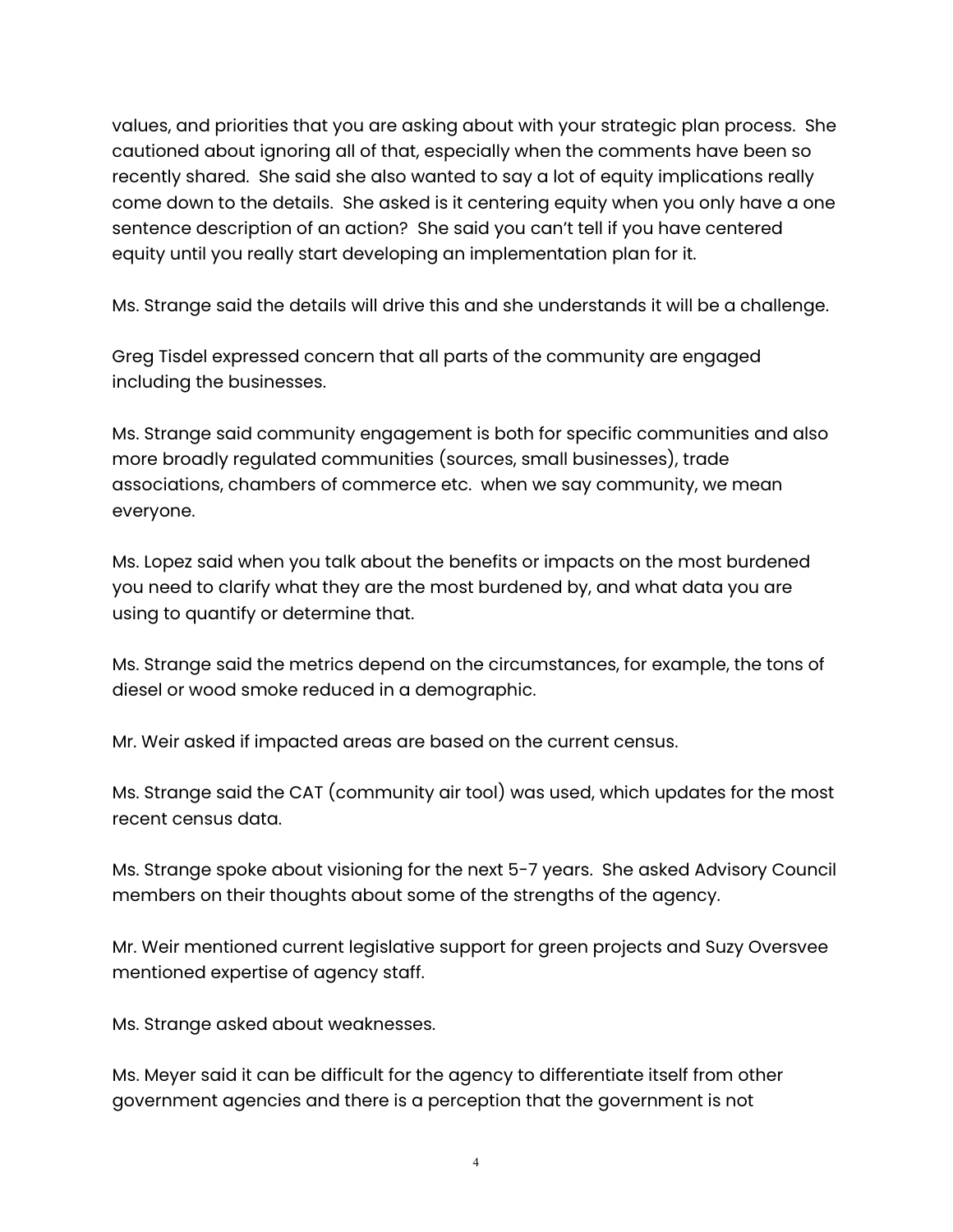trustworthy and can't help solve problems.

Mr. Franz said the region we cover is so broad we, must focus messages on pertinent issues targeted to the appropriate audience.

Ms. Oversvee said because the agency is physically located in Seattle the perception can be that the agency is not as invested in other counties and cities in its jurisdiction.

Ms. Strange asked about opportunities.

Mr. Weir said we could work with labor organizations, particularly at SeaTac, to promote inclusion of air quality considerations in ongoing and proposed projects.

Mr. Nicholas said by collaborating more closely with other local organizations we could improve efficiency and even capitalize on funding opportunities.

Mr. Deets said with the current health focus due to Covid we could include our health messaging.

Kathy Ross agreed and said we must continue to educate and engage communities and make that health connection.

Kristin Marshall said the agency's in-house expertise with environmental justice can help companies transition to low carbon or net zero economies. She said collaboration on voluntary actions could help companies see opportunities they might not otherwise notice.

Ms. Lynett said the agency could coordinate regional funding for smaller local air quality projects (e.g., filter fans for health departments and communities throughout the region).

Ms. Strange asked about challenges.

Mr. Deets said people have health fatigue right now, looking at air quality could become just one more thing to worry about.

Ms. Oversvee said turmoil at the federal level with election questions.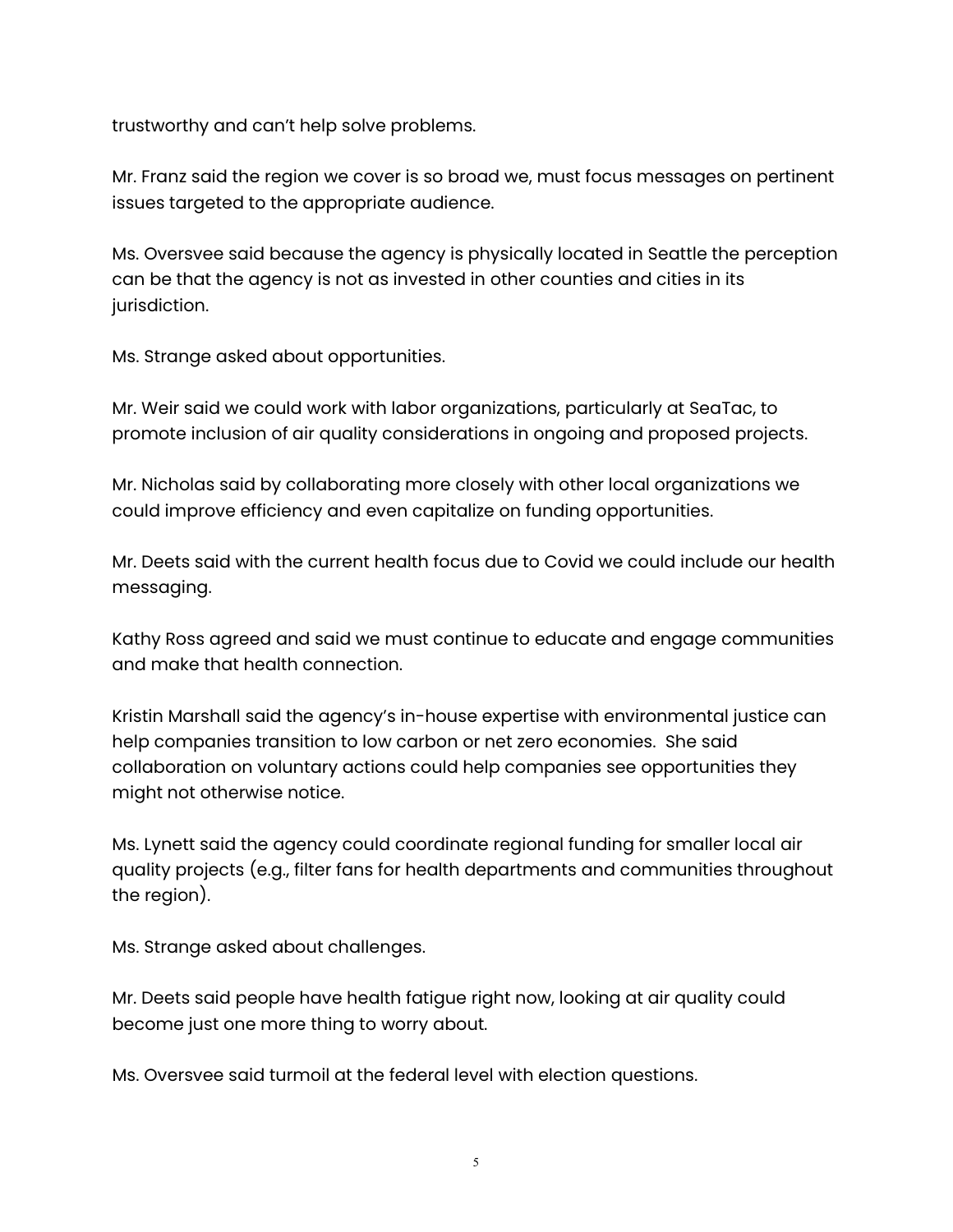Mr. Weir said possible funding uncertainty with political turmoil.

Jenna Leonard said with all the new health regulations, the last thing people want to hear about are environmental regulations. She said there is regulatory fatigue right now.

Ms. Strange said she will share what we heard at February community workshops at the March meeting.

There was no further Advisory Council discussion.

The agenda was revised to present the equity update next.

## **V. Equity Update**

Joanna Gangi gave an update on internal and external equity work. Heather Beckford announced that an offer has been made to a new Equity Manager. Amy Fowler gave an update on the racial equity toolkit.

Ms. Lynett said the City of Tacoma has a similar tool and it makes you slowdown and crates space for good conversations and look at the data in a new ways.

There was no further Advisory Council discussion.

## **III. Executive Recruitment Discussion**

Heather Beckford gave an update on the Executive Director Search process.

There was no Advisory Council discussion.

# **IV. Upcoming Fee Adjustments**

Steve Van Slyke gave a background on fee programs and an upcoming proposed fee increase.

There was no Advisory Council discussion.

## **VI. STAFF REPORTS**

Ms. Wang gave an update on the current legislative session.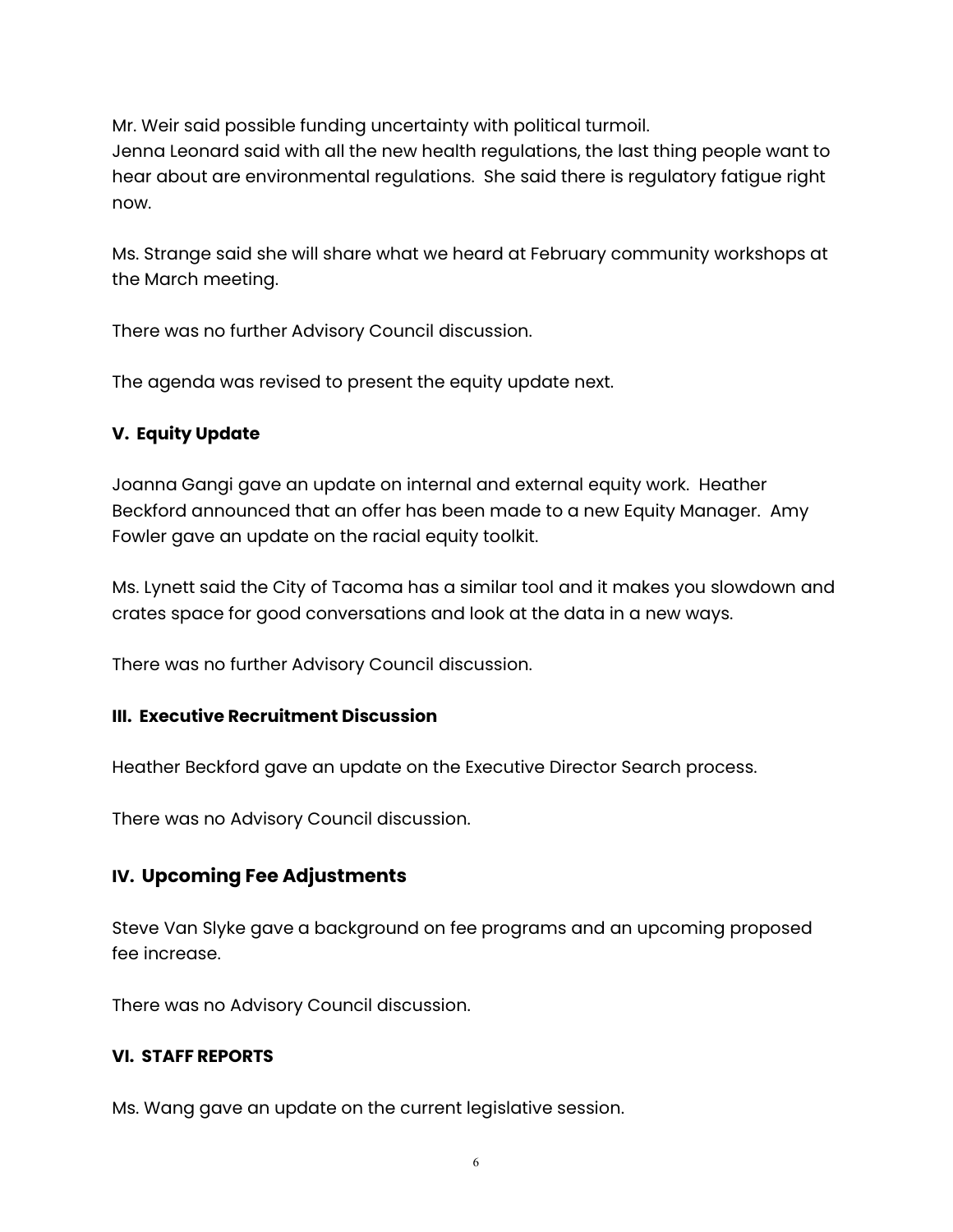Tim Gould asked if the agency will be making any comments on legislation refining the climate commitment act.

Ms. Wang said we are tracking all bills. She said each week we look at every bill and determine on a case-by-case basis where it is most important to become more involved.

Ms. Lopez said she would like to see more time devoted to this discussion because these bills impact our communities greatly and a good understanding of the position of the agency is important.

There was no further Advisory Council discussion.

### **VII. Advisory Council Member Reports**

There were no Advisory Council reports.

### **VI. ADJOURN**

With no further business, the Advisory Council adjourned at 11:13 a.m.

I hereby certify this to be a true and correct record of the Minutes of the January 12, 2022, meeting of the Advisory Council of the Puget Sound Clean Air Agency.

Attest:

Cynthia Wang Executive Director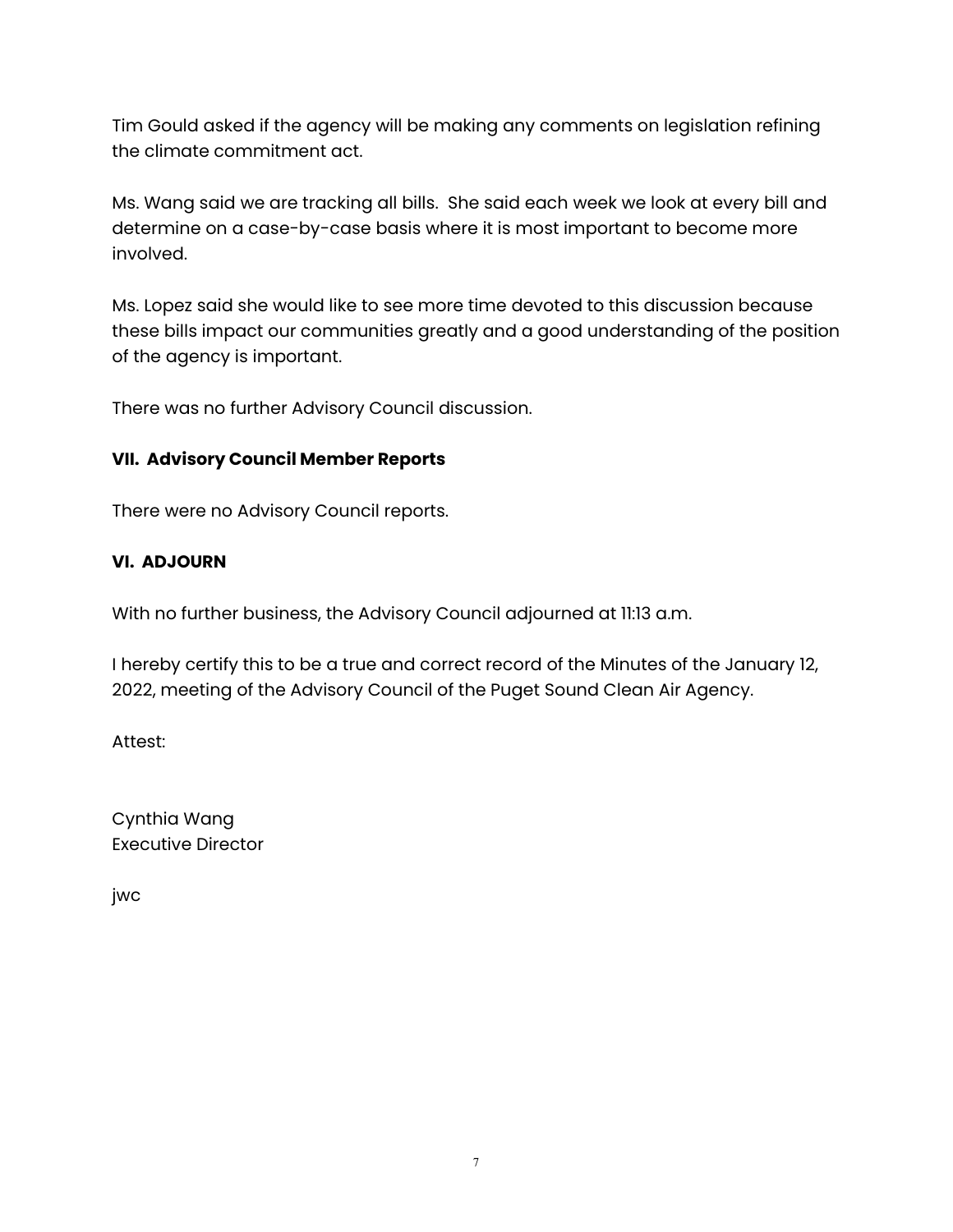

| <b>DATE</b>    | <b>March 2, 2022</b>                                           |
|----------------|----------------------------------------------------------------|
| TΟ             | <b>Advisory Council</b><br><b>Puget Sound Clean Air Agency</b> |
| <b>SUBJECT</b> | <b>Strategic Planning Update</b>                               |

At the March meeting, we will provide a brief update on the strategic planning process.

We will update you on the outreach conducted to promote participation in our March community engagement workshops. We will also share a high-level overview, and some themes we observed at these meetings. In addition, we will give you an update on what is next on our strategic planning process for the months of March and April.

We look forward to discussing and answering questions you may have.

Thank you,

Cynthia Wang Executive Director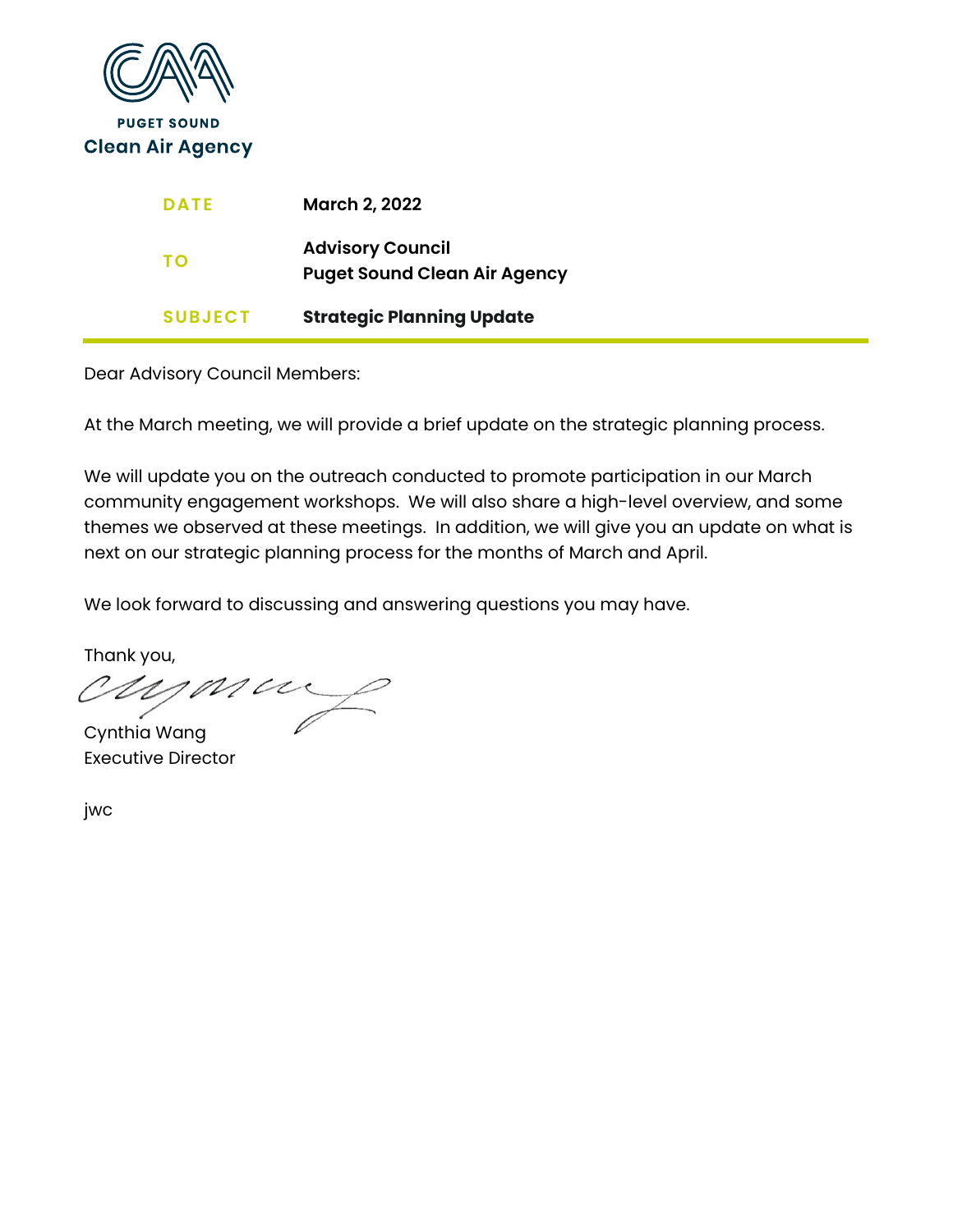

| <b>DATE</b>    | <b>March 2, 2022</b>                                           |
|----------------|----------------------------------------------------------------|
| TΟ             | <b>Advisory Council</b><br><b>Puget Sound Clean Air Agency</b> |
| <b>SUBJECT</b> | <b>Executive Director Search Process Update</b>                |

At the March 9<sup>th</sup> Advisory Council meeting, I will provide an update on the Executive Director search process. This update will discuss our progress to-date and next steps in the recruitment process.

Thank you,

Heather S. Beckford Human Resources and Organizational Development Director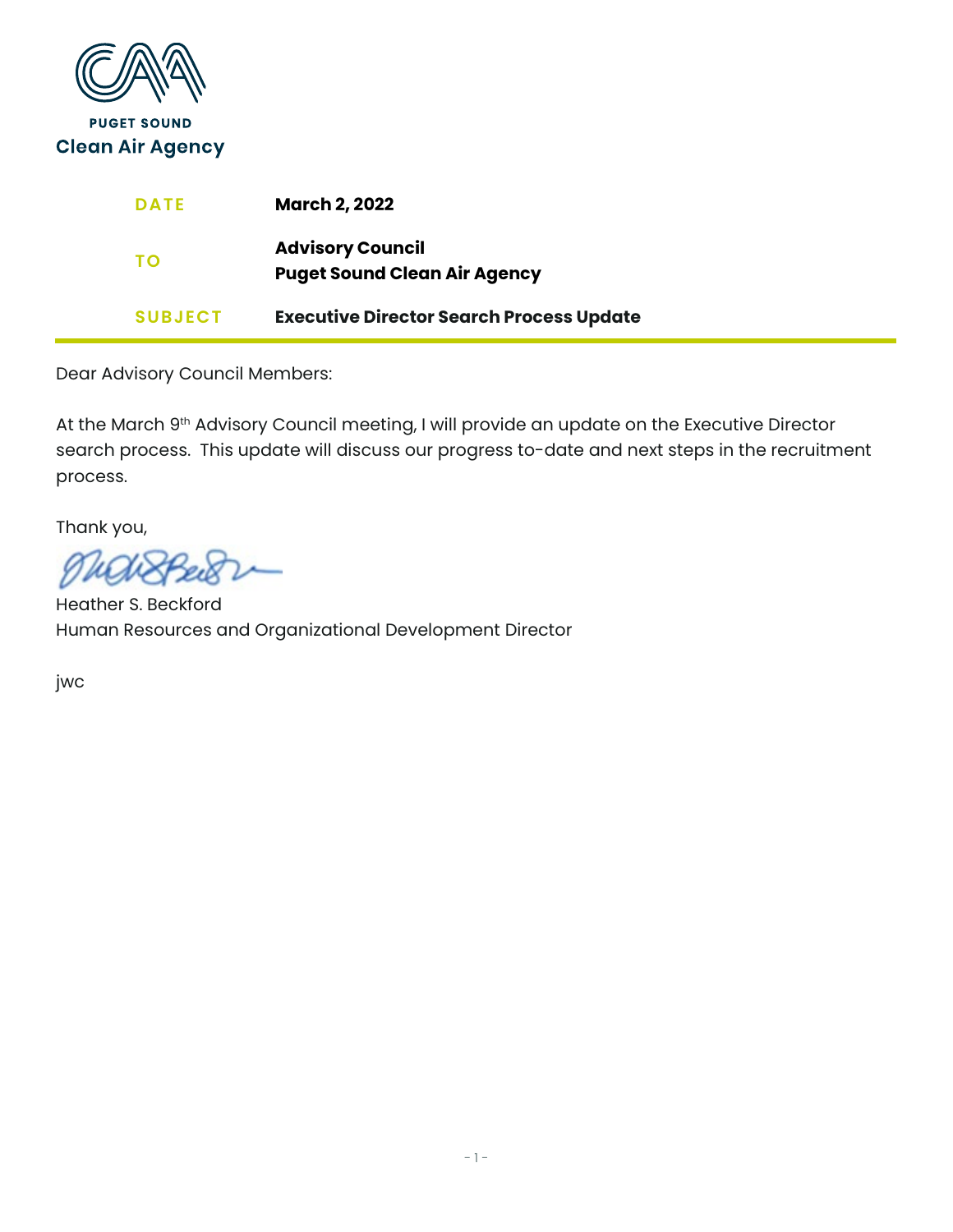| <b>PUGET SOUND</b><br><b>Clean Air Agency</b> |                                                                |
|-----------------------------------------------|----------------------------------------------------------------|
| <b>DATE</b>                                   | <b>March 2, 2022</b>                                           |
| <b>TO</b>                                     | <b>Advisory Council</b><br><b>Puget Sound Clean Air Agency</b> |
| <b>SUBJECT</b>                                | Briefing - FY23 Budget Priorities, Financial Policies          |
|                                               |                                                                |

In February, we briefed the Board on the following FY23 budget issues and priorities:

## *FY23 Priorities*

**Strategic Plan** – The timing of the issuance of the Strategic Plan (late 2022) means that this plan will have minimal impact on the FY23 budget and, instead, will impact planning for the FY24 budget cycle.

**Impacts of Inflation** – We are working to ensure that the agency can absorb the impacts of recent high inflation on our largest cost, personnel costs (cost of living adjustments which are based on the CPI), and on general expenses. In late January, managers completed a review of their discretionary expenditures for the current fiscal year (FY22 ending in June 2022) and reduced discretionary spending by about \$400k. These savings will help us bridge some of the inflationary impacts in FY23; however, we will have to evaluate the long-term effect of these increased costs considering revenues in FY23 and the outyears.

In early February, managers presented high-level plans for FY23 – we are in the process of incorporating these into a first look at FY23. The next step will be to evaluate all discretionary spending and any new hires, considering funding from revenues and reserves, and to assess the impacts on financial stability in the outyears.

**Revenues** - The Compliance Division has been updating the Board and Advisory Council on fee increases for the Operating Permit (Title V) program that will take effect in FY23 – we will continue to monitor the expenses, revenues, and reserves of all four of the fee programs.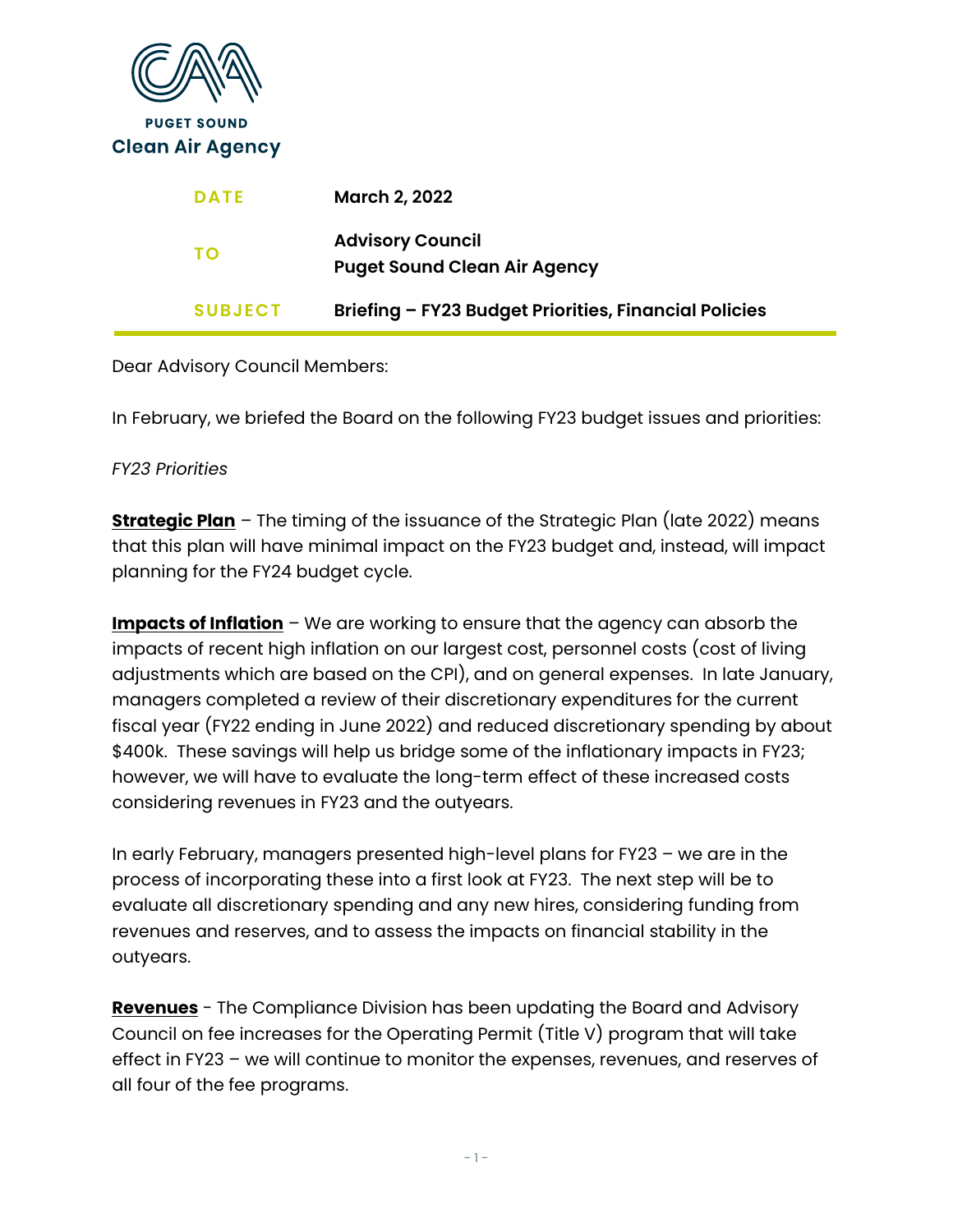Managers are seeking grant opportunities to fund monitoring equipment, air toxic monitoring, and diesel emissions reductions projects. The federal and state core grants that we receive (biennially) from the Department of Ecology should not have any significant changes in FY23 (there is a remote possibility of increased federal funding for air monitoring). For our other recurring grants (woodstove, PM2.5), we will be using the second-year funding in FY23 that was awarded on a biennial basis for FY22 and FY23.

We are reviewing projections for FY23 – FY25 to determine the need for per capita rate increases and will be preparing data for the March Board meeting.

**Expenses** – Due to the cost increases highlighted above, the focus for the FY23 budget will be on maintaining our non-discretionary functions and carefully reviewing the use of funds for discretionary spending and new positions to ensure a balanced budget, not only for FY23, but also for outyears.

# *Financial Policies*

In late March, we will be briefing the Board on likely changes to the Financial Policies – this is guidance, adopted annually by the Board, that lays out the uses of funds and reserve targets. As we work through the cost impacts on FY23 and beyond from inflation (cost-of-living), we will have a better idea of how we may use reserves. We will most likely use some of the discretionary reserves, such as the Interest Income Fund or the General Fund Reserve, to help us bridge the inflationary cost increases in FY23.

If you have any questions, please contact Karen Houser [\(karenh@pscleanair.gov\)](mailto:karenh@pscleanair.gov), or Cynthia Wang [\(cynthiaw@pscleanair.gov\)](mailto:cynthiaw@pscleanair.gov).

Thank you,<br>CUYMU

Cynthia Wang Executive Director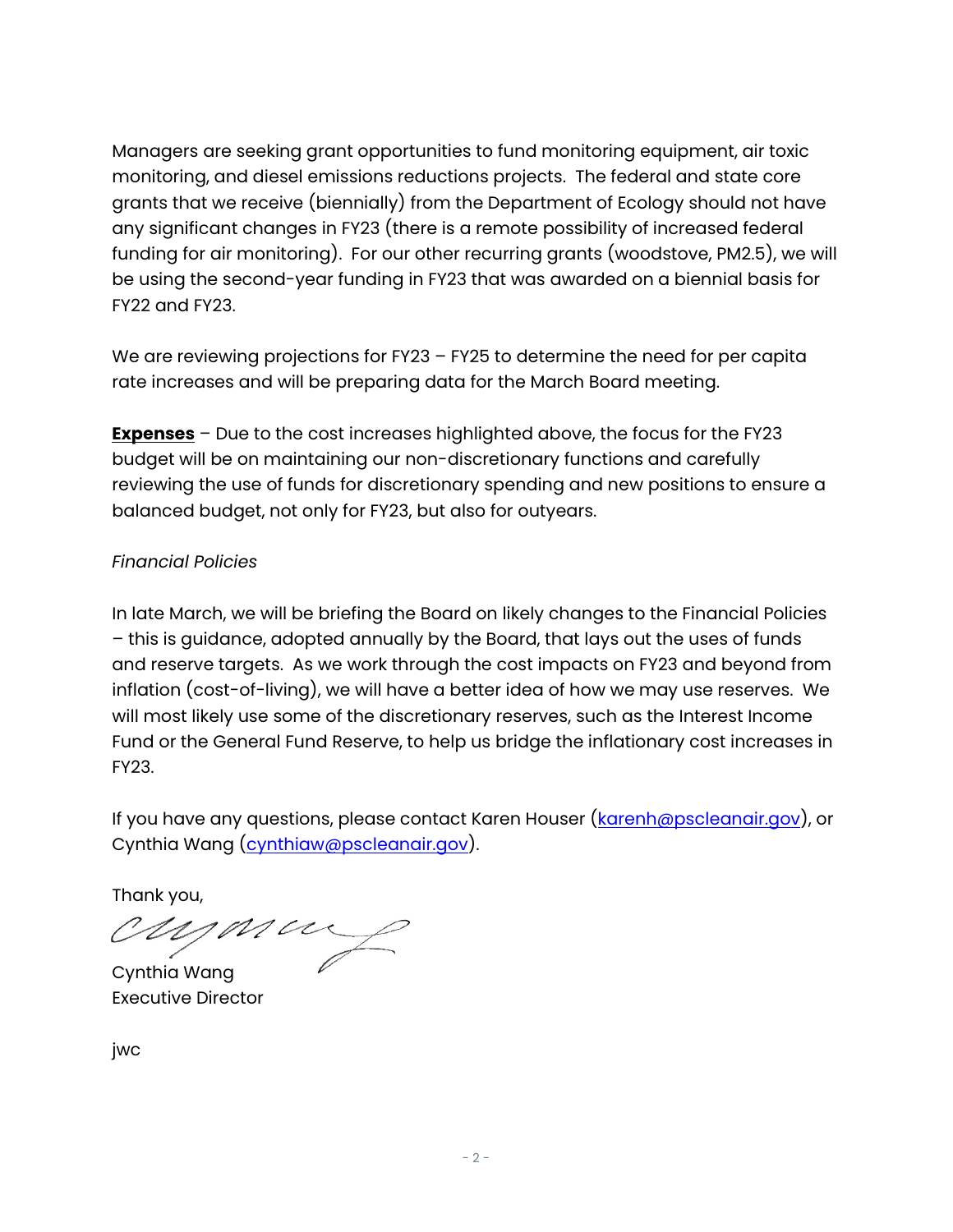

| <b>DATE</b>    | <b>March 2, 2022</b>                                           |
|----------------|----------------------------------------------------------------|
| ΤО             | <b>Advisory Council</b><br><b>Puget Sound Clean Air Agency</b> |
| <b>SUBJECT</b> | <b>Equity Update</b>                                           |

At the March meeting, we will provide you an update on internal equity work including the Equity Workshop Series with Dr. Ben Danielson that we held on March 3, 2022. We will provide an update on the Agency's environmental justice initiatives including current efforts for community-centered actions to address air quality in our focus communities.

Thank you,

Cynthia Wang Executive Director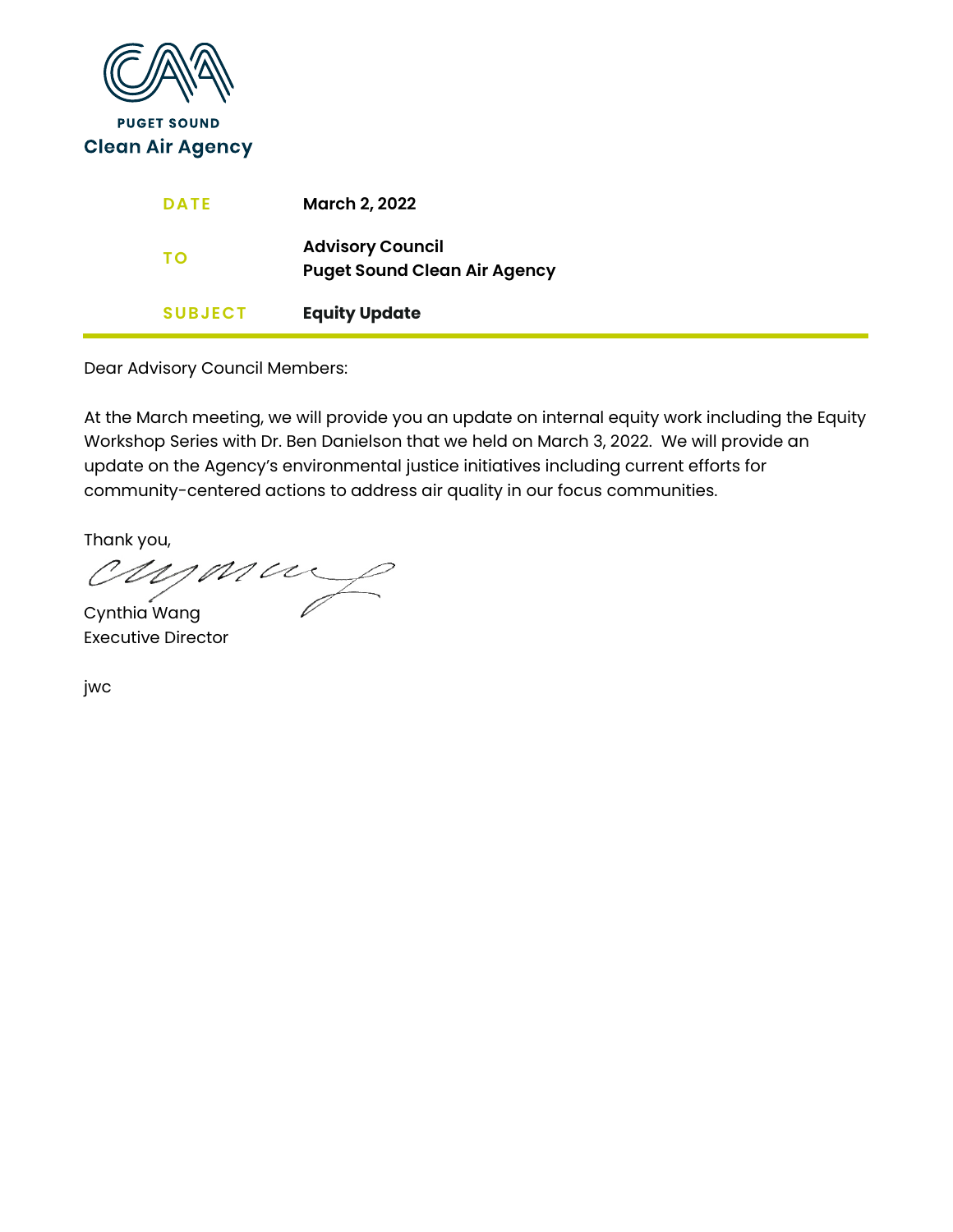

I will provide a legislative update at the March 9, 2022, Advisory Council Meeting.

Thank you,

cuma Cynthia Wang

Executive Director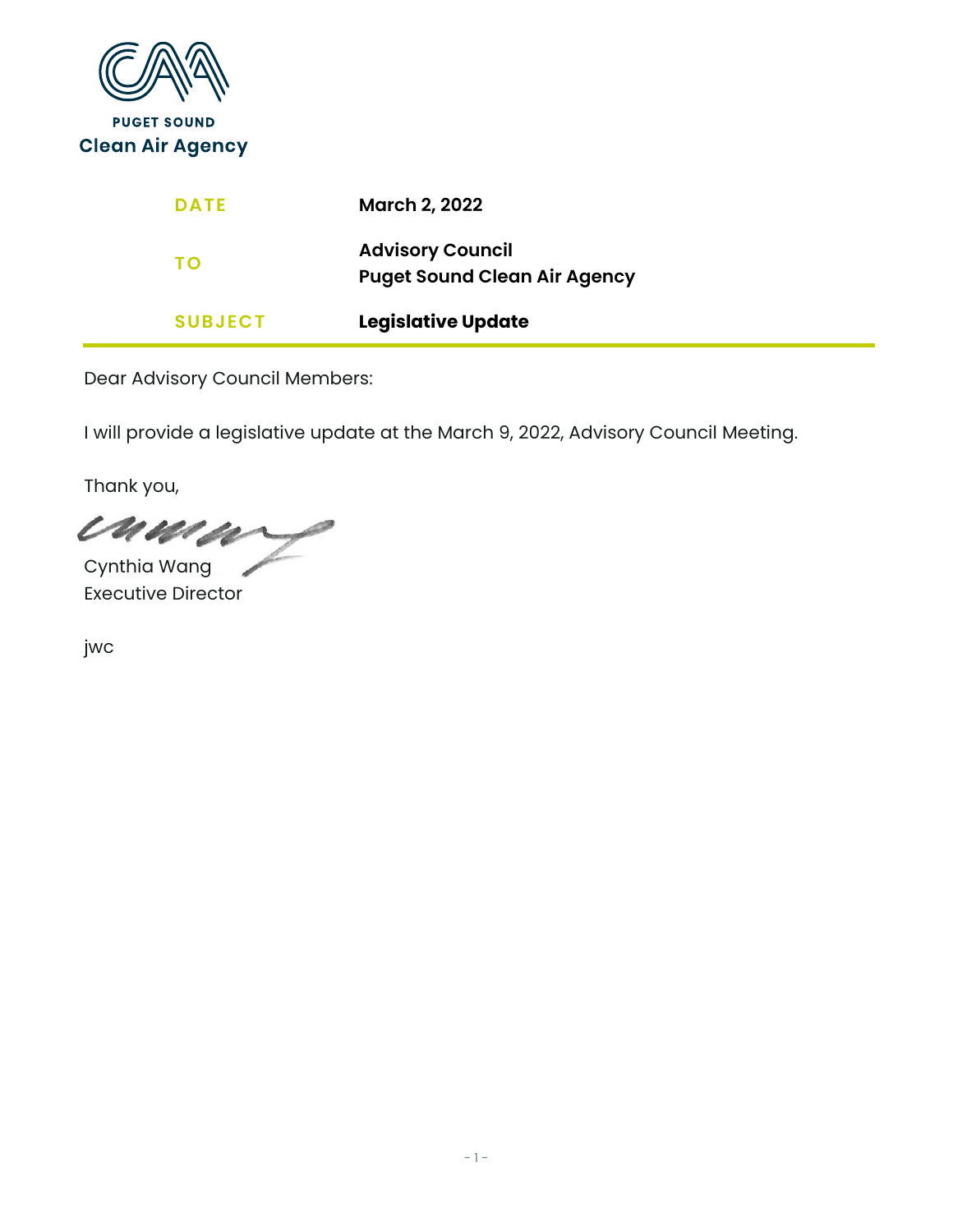

| <b>DATE</b>    | <b>February 17, 2022</b>                                         |
|----------------|------------------------------------------------------------------|
| <b>TO</b>      | <b>Board of Directors</b><br><b>Puget Sound Clean Air Agency</b> |
| <b>SUBJECT</b> | <b>Executive Director's Report</b>                               |

#### Honorable Members:

Here are some highlights from what we have been doing to clean the air and protect the climate.

#### **GOAL ONE – PROTECT PUBLIC HEALTH AND THE ENVIRONMENT FROM AIR POLLUTION**

*Objective 1.2 – Reduce transportation emissions, especially diesel particulate, in highly impacted locations*

The Agency is anticipating submitting an application for the 2022 solicitation from the Puget Sound Regional Council for US Department of Transportation Congestion Mitigation and Air Quality grant funding this spring. Our application will likely be to replace at least one diesel-fueled switchyard locomotive with an electric locomotive. We have two application "slots" for each funding cycle and will offer our second slot to a project that will achieve significant air quality improvements, with an emphasis on reducing emissions of diesel particulate matter in areas experiencing disproportionate impacts.

*Objective 1.3 – Reduce emissions and exposures from wood smoke and outdoor burning*

As of February 9<sup>th</sup>, our FY22-23 Ecology grant-funded Wood Stove Program has had 102 households follow through with removing their old wood stove or fireplace insert since our program got underway in mid-November.

Of the 354 households who have signed up for the Wood Stove Program since the beginning of the fiscal year, 214 have been pre-qualified for the program. Of these, 95 have completed their recycling projects (38 in King County, 10 in Kitsap County, 23 in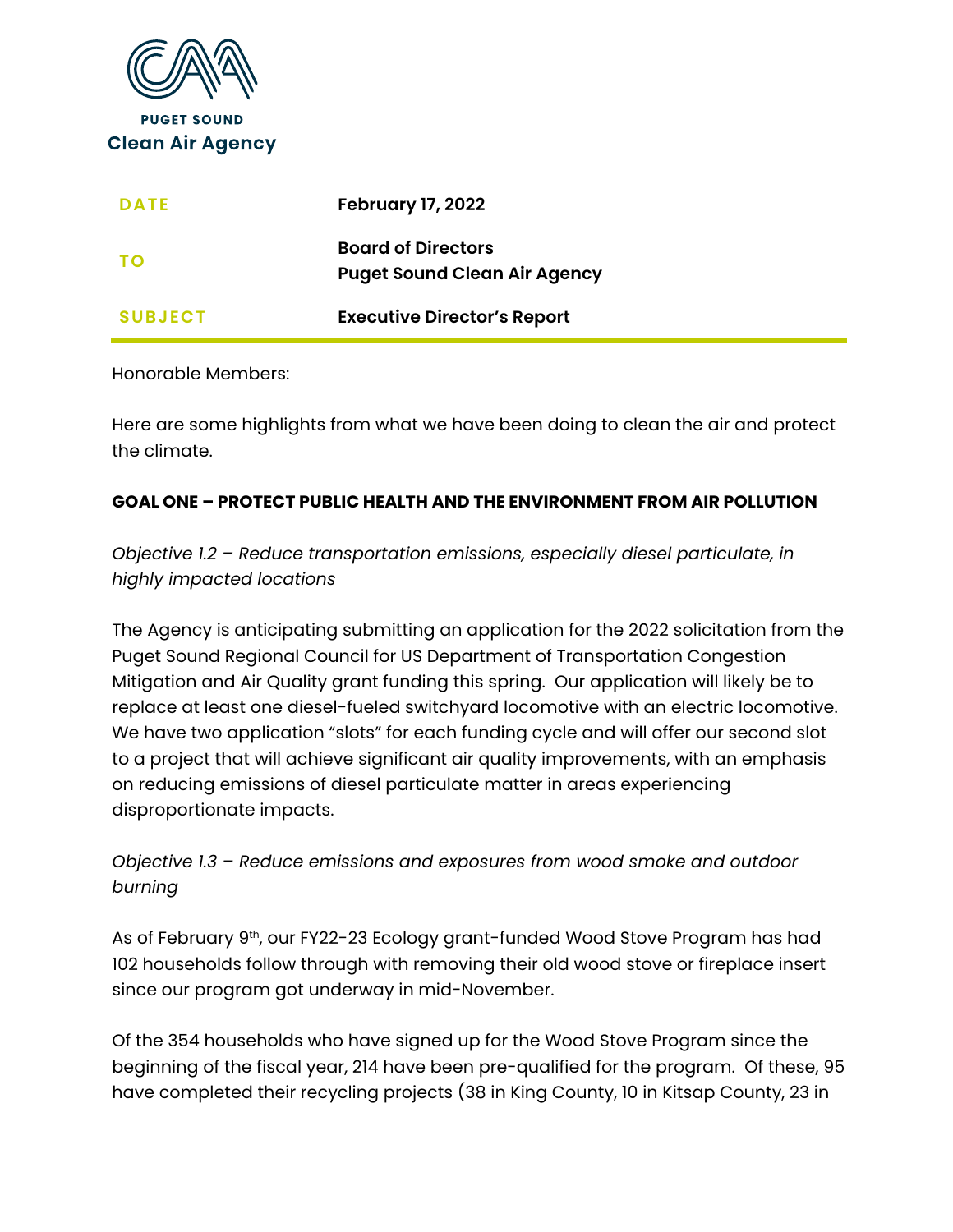Pierce County, and 24 in Snohomish County) and we have issued their \$350 reward check for scrapping their old wood stove. And we have reserved funds for 16 households to undertake a Replacement project; 7 more have already redeemed for their \$1,500 or \$2,000 Replacement Discount project (offered only in Snohomish County) to upgrade to a cleaner heating appliance. We are still seeing delays in full completion of replacement projects due to supply chain issues and ready availability of heating equipment.

*Objective 1.5 – Characterize and communicate air quality throughout the region, with the active participation of the public*

The EPA has a grant opportunity open for community monitoring (RFA number: EPA-OAR-OAQS-22-01 on [Enhanced Air Quality Monitoring for Communities\)](https://www.epa.gov/grants/enhanced-air-quality-monitoring-communities). We are planning to be a lead applicant, in partnership with the University of Washington. The initial idea is to use an air monitoring trailer to deploy in communities to initiate engagement and support air quality tours in communities and listen to communities' stories and concerns. We are currently doing some limited outreach with community partners interested in piloting the air monitoring trailer.

### *Objective 1.6 – Reduce inequities in air pollution exposure*

The Agency now has a contract underway with the Duwamish River Community Coalition (DRCC) to support implementation and community engagement around their community-centered actions to reduce pollution exposure and improve indoor and outdoor air quality in the Duwamish Valley. The Duwamish Valley Focus Community team continues to collaborate with the DRCC to identify the initiatives in DRCC's clean air action plan that align with Agency efforts.

Our focus community teams continue to reach out to existing and new community partners in the respective communities to engage community members and organizations in the Agency's Strategic Plan development process.

## **GOAL TWO – BECOME THE MOST CLIMATE-FRIENDLY REGION IN THE UNITED STATES**

#### *Objective 2.1 – Reduce emissions of greenhouse gases from transportation*

Our next Regional EV (REV) Collaboration meeting, developed in partnership with the Puget Sound Regional Council, will be held on February 17, 2022. At this meeting, we will hear from Jim Jensen at the Washington State University Green Transportation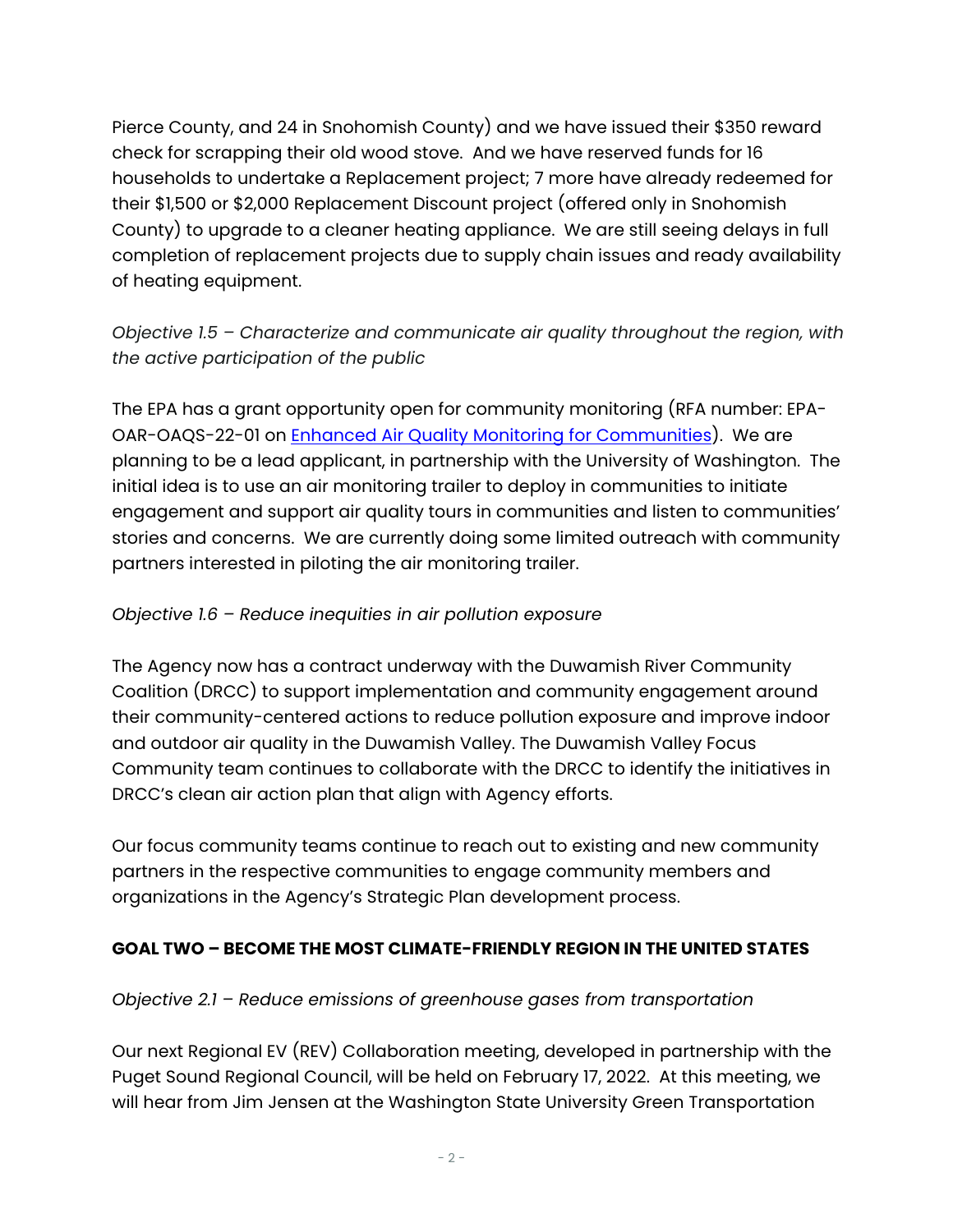Program about his efforts to solicit input prior to the State building an EV mapping and forecasting tool. We will also hear from Puget Sound Regional Council staff on best practices and models of regional collaboration that can help to inform future cooperation around electrification planning.

# **EXCELLENCE GOAL – EMPLOY THE BEST PEOPLE, POLICIES, AND PRACTICES TO ACHIEVE OUR WORK**

*Objective 3.1 – Attract, retain and inspire exceptional staff*

After interviewing a very strong candidate pool, we are excited to announce a new hire to the Air Monitoring Team. Dr. James Laing brings lots of experience in gaseous sampling and analysis, and he will start in the role at the end of February.

*Objective 3.2 – Develop a culture that integrates environmental justice and equity principles into our day-to-day work and decisions*

The Engineering Department continues to apply the new Racial Equity Toolkit (RE-Tool), using it on a project that will examine our list of exempt activities with an eye toward equity. The team is currently conducting research to identify stakeholders that are most impacted by these exemptions. We will brief you on the results of this effort in a future meeting.

As part of the Agency's internal equity workshop series, we are honored to welcome Dr. Ben Danielson to speak about health inequities, structural racism, and environmental injustice in our region. You can read about Dr. Ben Danielson's difficult decision to leave Odessa Brown Children's Clinic here:

[https://crosscut.com/equity/2020/12/revered-doctor-steps-down-accusing-seattle](https://crosscut.com/equity/2020/12/revered-doctor-steps-down-accusing-seattle-childrens-hospital-racism)[childrens-hospital-racism](https://crosscut.com/equity/2020/12/revered-doctor-steps-down-accusing-seattle-childrens-hospital-racism)

and about his new position at the University of Washington here: [https://www.dailyuw.com/news/article\\_461c6c0c-5ba0-11eb-83b8-](https://www.dailyuw.com/news/article_461c6c0c-5ba0-11eb-83b8-238af68e512d.html) [238af68e512d.html](https://www.dailyuw.com/news/article_461c6c0c-5ba0-11eb-83b8-238af68e512d.html)

This workshop will take place on Wednesday, March 2<sup>nd</sup>.

Some staff have recently participated in external trainings relating to DEI (diversity, equity, and inclusion), anti-racism, and racial trauma healing. We continue to offer and encourage staff-wide equity trainings.